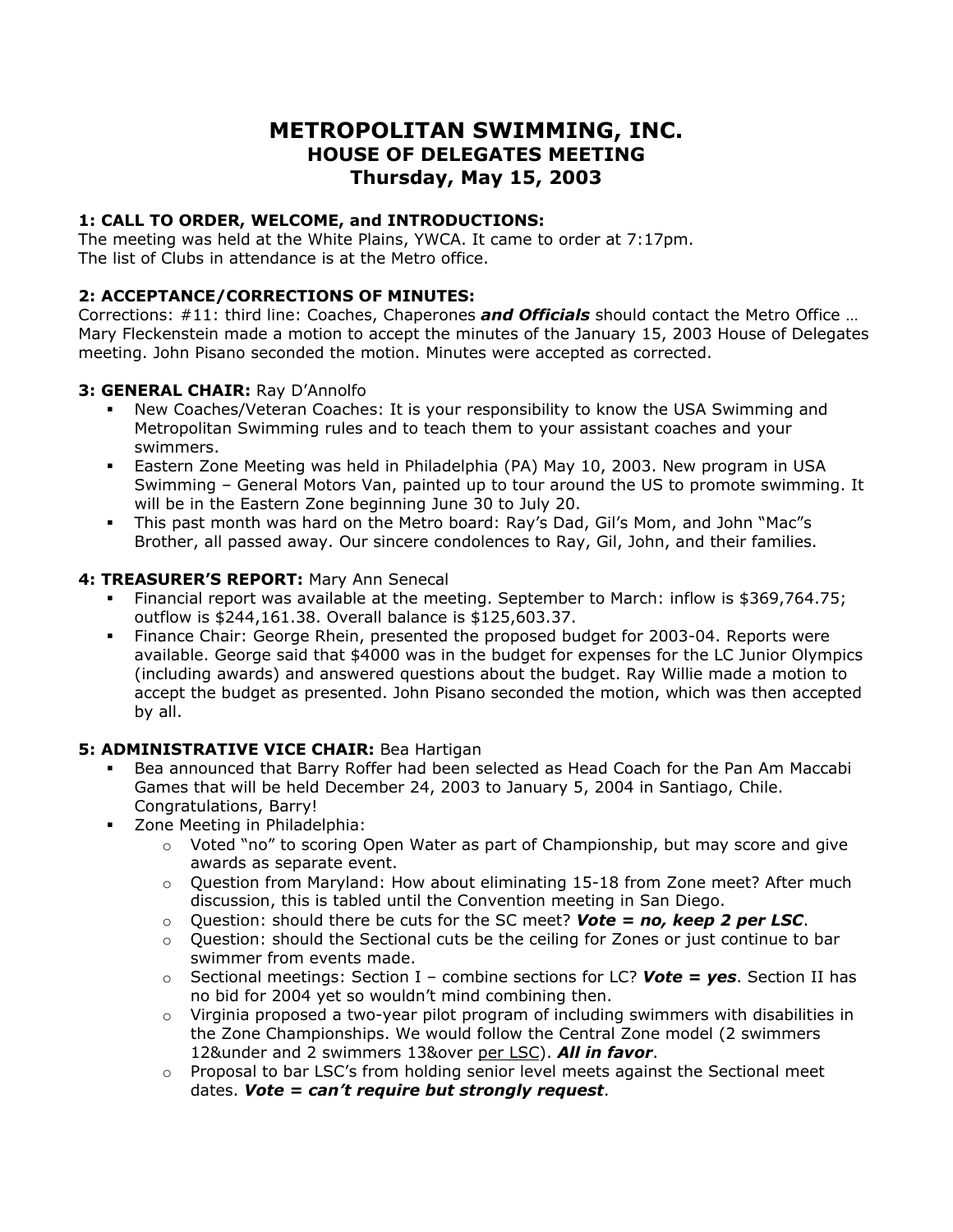- Post Meet Reports: All info must be filled out on the post-meet reports. Financial report of entries must include scratches, DQ's, No Shows, and the exact number of teams and/or swimmers that were cut. Teams cut from a meet should contact Bea right away.
- Be sure that meet info is complete and correct before posting on website!

### **6: OFFICIALS CHAIR:** Holger Fietkau & Chris Sawicz

- Officials for meets proposal
	- $\circ$  In order to make the officiating at Metro meets more professional and more consistent, the Supervisory group of Officials Chair persons and the Area Chairs presented their report.
	- $\circ$  Clubs wishing to secure their own officials would be required to furnish the Area Chair with a list of officials working the meet before the start of the meet so that the Area Chair could be assured that all officials working the meet are credentialed and certified.
	- $\circ$  The list of all certified officials will be posted on the website and updated as needed.
	- $\circ$  Scratch procedure must be detailed on all championship meets information.
	- Joseph Stetz Scholarship Awards for 2003: There were 17 applicants: 13 girls & 4 boys.
		- o Sherry Siyuan Wang, Three Village Swim Club (was accepted at Yale University)
		- o John Wilde, Team Suffolk (was accepted at Columbia University)

#### **7: SENIOR CHAIR:** Dave Ferris

- Meet information for Senior Mets Long Course is on website. The meet is Timed Finals.
- Timers' requirements: assignments are given before the meet. Teams must be responsible. They can change their assignment with one another in order to fulfill their obligations. Question: should we have a fine system for the no shows or DQ swimmers of those teams? The Metro rule is to disqualify the swimmers of the clubs that fail to report for their timing assignment, until the timers show up.
- Trials/Finals Scratch Rule Clarification for Championship Meets: we must follow the rule as it is stated for National Meets. **Coaches, Assistant coaches, and swimmers must familiarize themselves with the rule.** After the event is announced, swimmers will have 30 minutes to declare their intention to scratch finals. A long discussion on this rule followed. If a swimmer (or a team) knows he/she will not come back for finals, he/she must go to the desk and scratch. We must make sure to have an administrative referee to handle the scratches at meets.

## **8: AGE GROUP CHAIR:** John McIlhargy

John McIlhargy was unable to attend the meeting. Mac wants to thank the Board and the House of Delegates for their support while he was Age Group Chairman.

Recommendation: Ray Willie made a motion that sessions' start time at Championship meets should be adjusted based on the size of the meet for Age Group, Silvers, and JO's (AM and/or PM sessions). Information about change of warm-up/start time must be posted on the website and teams must be notified by email at least seven (7) days before the start of the meet. Ilan seconded the motion. All were in favor. **Motion carries**.

Each club must include an email address when sending their meet entries, either on diskette or on meet report or hard copy of entries.

#### **9: COACHES' REPRESENTATIVES:** Gil Smith

Gil Smith was unable to attend the meeting.

- Brian Brown (AGUA) announced that there would be a swimming-specific nutritional clinic for swimmers and coaches on Saturday, June 21<sup>st</sup> at Asphalt Green, from 10am to 1pm. The speaker will be Heidi Skolnik M.S., C.D.N., FACSM. Registration is on a "first-come, firstserve" basis. Contact Brian at 212-369-8890 ext. 234 or email [bbrown@asphaltgreen.org](mailto:bbrown@asphaltgreen.org)
- Larry Van Wagner announced that the Mutual of Omaha and the Marist Swim Club would hold a clinic with Misty Hyman (the 2000 Olympic 200 Fly Gold Medalist) on Saturday, June  $7<sup>th</sup>$  at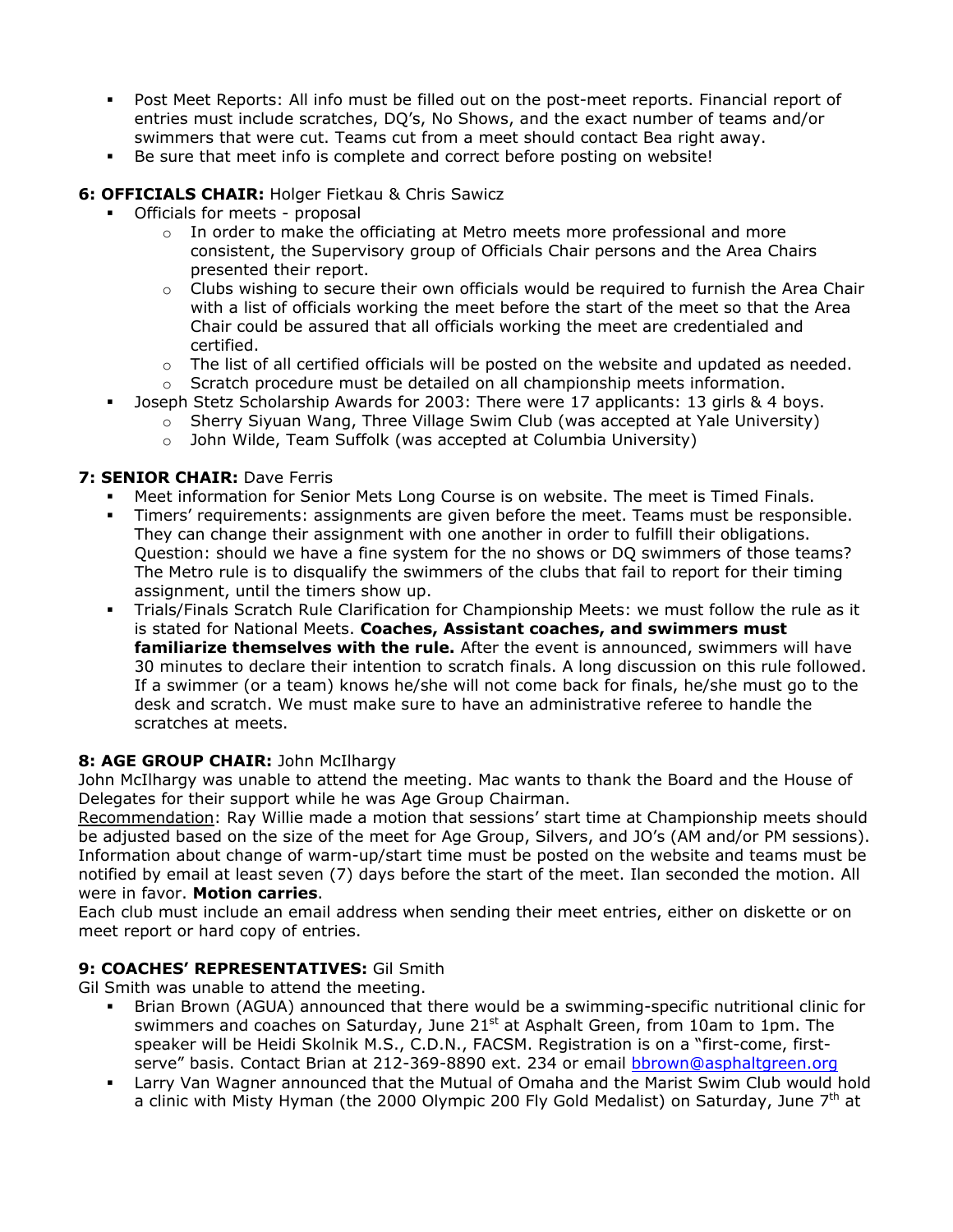Marist College's James J. McCann Center from 11am to 2pm (in between sessions of ESG Hudson Valley Tryouts).

## **10: ATHLETES REPRESENTATIVE:** Christian Robledo

Ray D'Annolfo announced that Ryan Emanuel (Badgers) was elected Junior Athlete rep. at JO's, and that Christian Robledo (Long Island) was now the Senior Athlete Rep. Neither athlete could attend the meeting.

## 11: **ZONE TEAM COORDINATOR: Barry Roffer**

- Barry thanked the coaching staff that attended the 2003 Short Course Eastern Zone meet. Short Course Zones will be held at George Mason University in Virginia, April 1-3, 2004.
- Top 25 Psych songs: send to Barry.
- **Mary Fleckenstein, who was Head Coach at Zones, said that Metropolitan finished in 4<sup>th</sup> place.** There were lots of great swims, and Metro swimmers broke 7 Zone Records! The coaches were great. Thank you all! No problems with hotel and food! There were problems with some parents coming on deck and some swimmers leaving before the end of the meet. We need more chaperones for older kids. Metro rule is that clubs with 4 or more swimmers entered in the meet must provide a chaperone! Mary suggested that Metro get a "publicity person" to send pictures and anecdotes every day to the Metro website.

## **12: REGISTRATION COORDINATOR:** Barry Roffer

The registration program will be changing this fall. The "SWIMS" program will start training members in June. Barry reminded all coaches to update their certifications. Reminder: all first-year coaches must pass the ASCA test before registering for the second year.

> USA Swimming/Metropolitan Registration fee for athletes and non-athletes will increase to \$50 per person for the 2003-04 season

Ginny Nussbaum explained that the dues increase would help the task force for programs & services (11 programs) and the task force for facilities.

## 13: TECHNICAL PLANNING: David Ellinghaus

- New events were added in the long course JO's: 400 free for 10-under; 200 back, 200 breast, and 200 fly for 11-12. Information is now available on the website.
- Age Group Meet: we need to re-distribute the 3 areas to make it more even (too many teams attending the "south" and not enough in the "middle"). Question of whether or not to accept swimmers with JO cuts at the Age Group meet.
- Proposed calendar for 2003-2004 short course season. Long discussion followed the proposal. Some coaches feel that we need to do something different to bring excitement back to the championship meets. Maybe host JO/ZQ as a combined meet and hold prelims on the same weekend at 2 sites, then have the finals at one site. Other coaches feel that the progression of Silvers to JO's to Zone Qualifier is great for the kids and give them something to focus on. They also feel that 2 sites for JO/ZQ would be very hard on small clubs. They feel that the progression works for small and big teams. The excitement is based upon the competition, and on how coaches prepare their swimmers for a certain meet.

Dave Ferris made a motion to accept the 2003-04 championships meet format as proposed by the Board of Directors in March. Mary Fleckenstein seconded the motion.

**Vote**: 35 voted for the proposed format; 8 voted against it. **Motion carries**.

The approved Metropolitan short course championship format for 2003-2004 is:

- o Silver Championships: February 6, 7, 8, 2004
- o USA-Swimming Nationals: February 11-15, 2004
- o Junior Olympics: February 19-22, 2004
- o Senior Mets: February 26-29, 2004
- o 8-Under Championships: March 6-7, 2004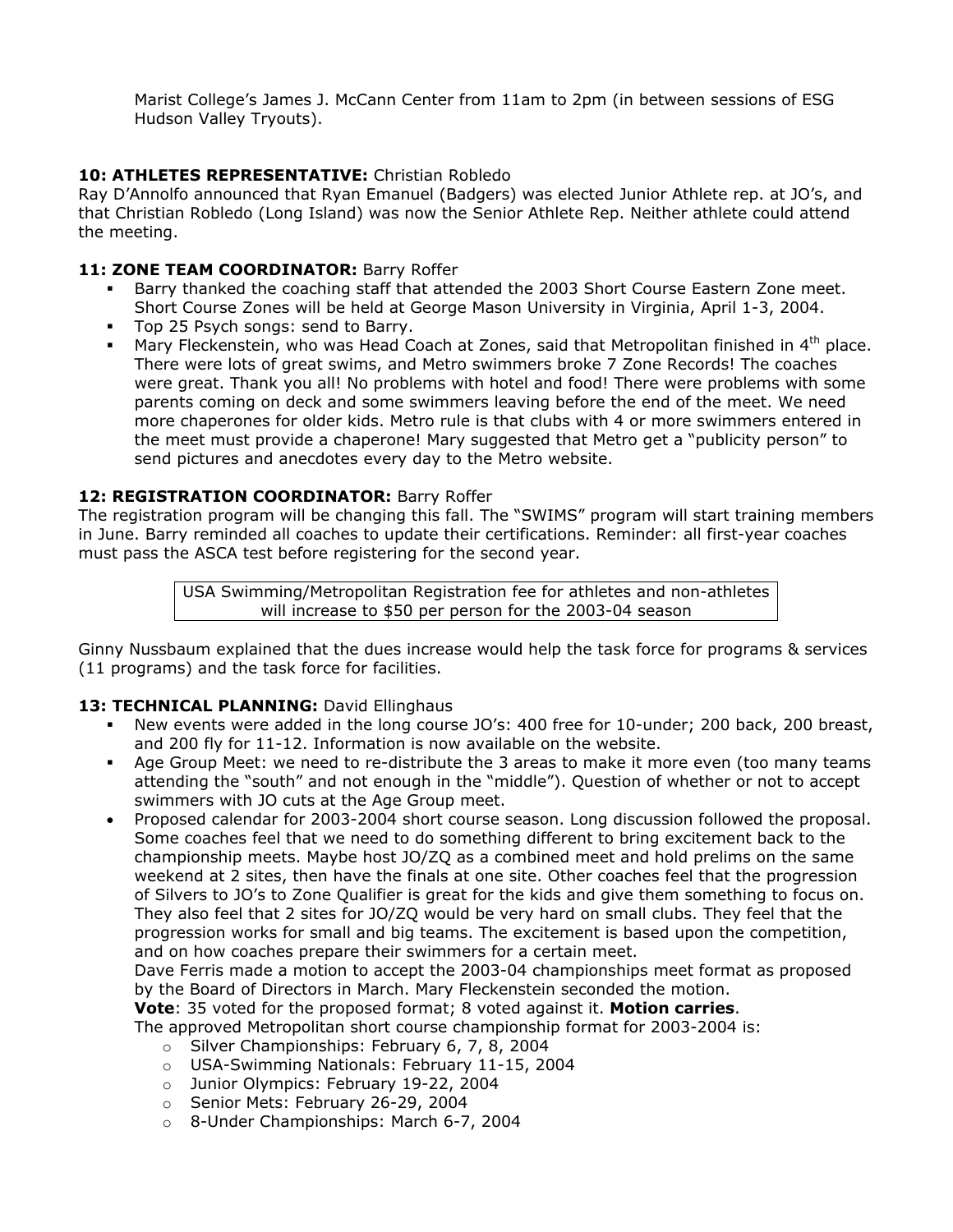- $\circ$  Speedo Championships (Sectionals): March 11-14, 2004 Long Course at Eisenhower
- o Zone Qualifier Meet: March 19-21, 2004
- o Age group Championships: March 26-28, 2004
- o Zones: April 1-3, 2004 at George Mason University (VA)

#### 14: SAFETY COORDINATOR: JoAnn McCaffrey

- Safety weekend: June 14 & 15, 2003 at Huntington Yacht Club. Challenge/Review Courses in coaches' safety, CPR, First Aid. Call Bea Hartigan by June  $1<sup>st</sup>$ . (631-271-3349).
- USA Swimming has recently signed an agreement with the ARC to become the National Authorized Provider for Safety Training for Swim Coaches and Sport Safety Training. This means that USA Swimming will approve the instructors for these courses, and all course certifications will be issued through the Pikes Peak Chapter of the ARC in Colorado Springs. Contact JoAnn if you are an IT or instructor.

#### **15: HALL OF FAME:** Len Galluzzi

Paul Fortoul read the names of the 2003 inductees. He said that the athlete' scholarships and the awards from Senior Mets short course would be given out at the Hall Of Fame Dinner. The 2003 Hall of Fame Inductees are:

- Agnes Gerahty (Swimmer Women's Swimming Association)
- Bill & Leona Davis (Coach/Administrator Long Island Swim Club)
- Ed Kennedy (Coach/Official/Administrator Columbia University)
- Dr. Jane Katz (Masters Swimmer/Contributor)
- Jack Ryan (Coach/Administrator U.S. Military Academy)

#### **16: ADAPTED AQUATICS CHAIR:** Mary Fleckenstein

Metro should encourage swimmers with disabilities to swim in our championship meets like Senior Mets and JO's. Mary suggests that each meet notice include the following: "swimmers with disabilities should be encouraged to attend". This notice should be posted on the website as well. USA Swimming has guidebooks about swimmers with disabilities (guidebooks for meet directors, coaches, parents, officials).

#### **17: SWIM-A-THON:** Rich Finkelstein

Anyone interested in hosting a Swim-A-Thon must contact USA Swimming in Colorado or contact Rich Finkelstein. Russell Mark, former swimmer from the Flushing YMCA, is Bio-Mechanics Coordinator in Colorado Springs.

#### **18: OLD BUSINESS:**

"Think Tank" Response – what can Metro do for Clubs, Coaches, etc. Any suggestion at this time? Some suggestions were to have enough people to do the scratches at meets and to play music at finals.

#### **19: NEW BUSINESS:**

A. Bidding for Championship Meets & meet schedule: **the 2003-04 schedule is attached**.

- September House of Delegates: Saturday, September 20, 2003 8:30am @ White Plains One athlete representative (13-over) from each club must attend this meeting.
- January House of Delegates: Wednesday, January 14, 2004 7:00pm @ White Plains
- Silver Championships: February 6, 7, 8, 2004
	- o South: **Three Village Swim Club**
	- o North: YMID (9 votes) **Aqua Gems** at Orange County CC (10 votes)
- Junior Olympics: February 19-22, 2004 (**Metro** at Lehman College)
- Senior Mets: February 26-29, 2004 (**Metro** at Lehman College)
- 8-Under Championships: March 6-7, 2004
	- o **Three Village Swim Club** (24 votes) Connetquot Swim Club (2 votes)
- Zone Qualifier Meet: March 19-21, 2004 (**Metro** at Lehman College)
- Age group Championships: March 26-28, 2004 [3 sites will be re-organized]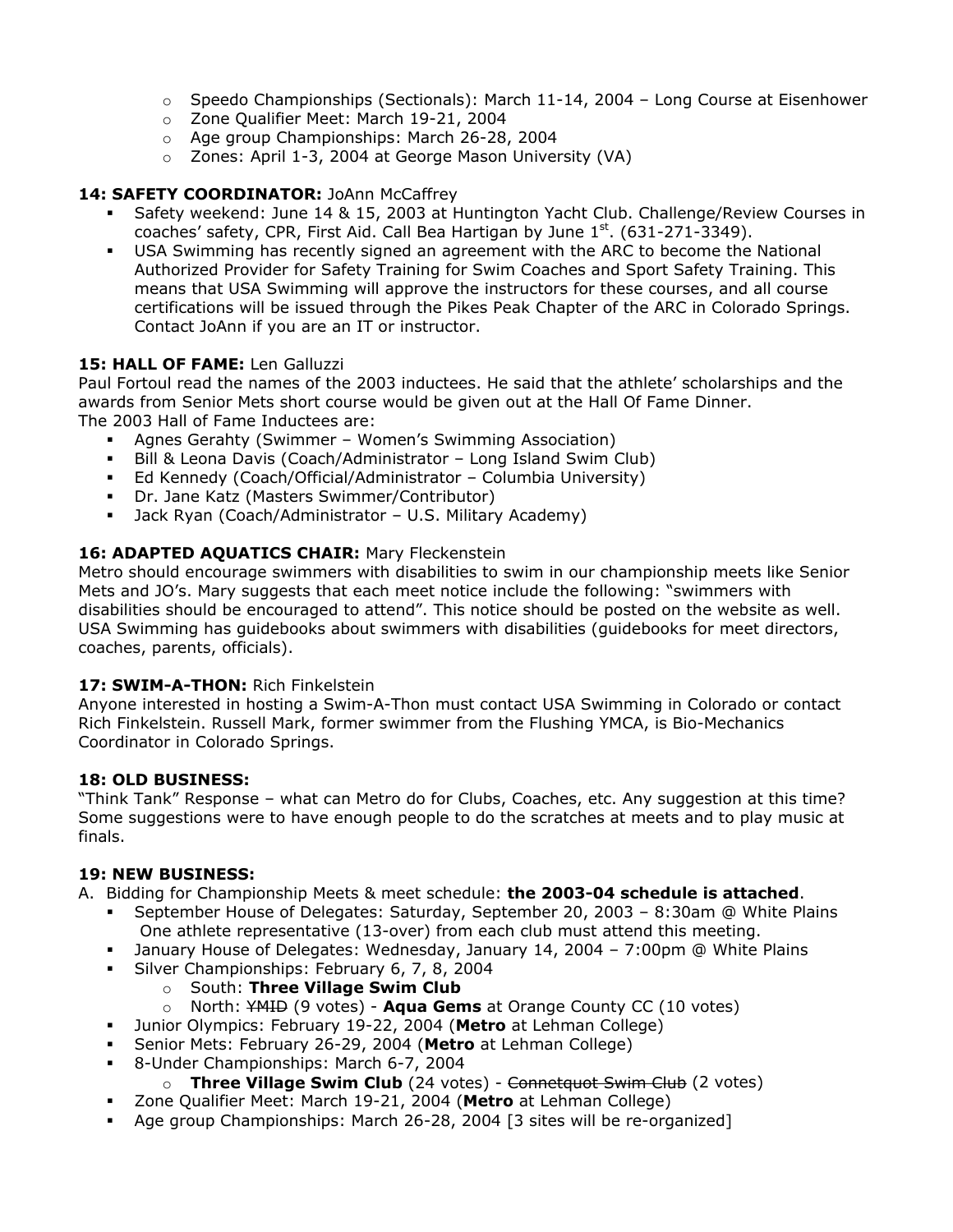- o North: **Viking Aquatic Club**
- o Middle: **APEX** at Lehman
- o South: **Hauppauge Swim Club**
- May House of Delegates: Wednesday, May 12, 2004 7:00pm @ White Plains
- B. The Nominating Committee puts forward the following slate of officers for election:
	- o Treasurer: **Mary Ann Senecal**
	- o Technical Planning: **David Ellinghaus**
	- o Junior Athlete Rep: **Ryan Emanuel** (was elected at JO's in February).

A motion to accept the officers was made by Christine D'Errico and seconded by John Pisano. Everyone present was in favor. Motion carries.

o Review Board: **Entire Committee** is running again (6 regulars, 3 alternates). We need 1 or 2 more athletes.

A motion to accept the members was made by David Ellinghaus and seconded by John Pisano. Everyone present was in favor. Motion carries.

- o Safety: **JoAnn McCaffrey** and John McIlhargy.
- o Age Group: **Mary Fleckenstein** and Corinne Cody

A motion to destroy the ballots was made by David Ellinghaus, seconded by Barry Roffer and accepted by all.

- C. The Flushing YMCA donated \$500 to Metro, from the Fran Schnarr Memorial Meet, for advancement of Age Group Swimming.
- D. Larry Van Wagner (Marist Swim Club) made a motion to adopt a policy of Priority of entries for Metro Teams at all long course meets, effective September 1, 2003. Rich Finkelstein seconded the motion. All were in favor. **Motion carries**.

A motion to adjourn the meeting at 9:45pm was made by David Ellinghaus, seconded by Christine D'Errico, and accepted by all.

#### **Dates of House of Delegates Meetings:**

September 20, 2003 (8:30am) – January 14, 2004 (7:00pm) – May 12, 2004 (7:00pm) All 3 meetings to be held at the White Plains YWCA One athlete per club MUST be present at the September House of Delegates Meeting.

Submitted by Monique G. Grayson May 22, 2003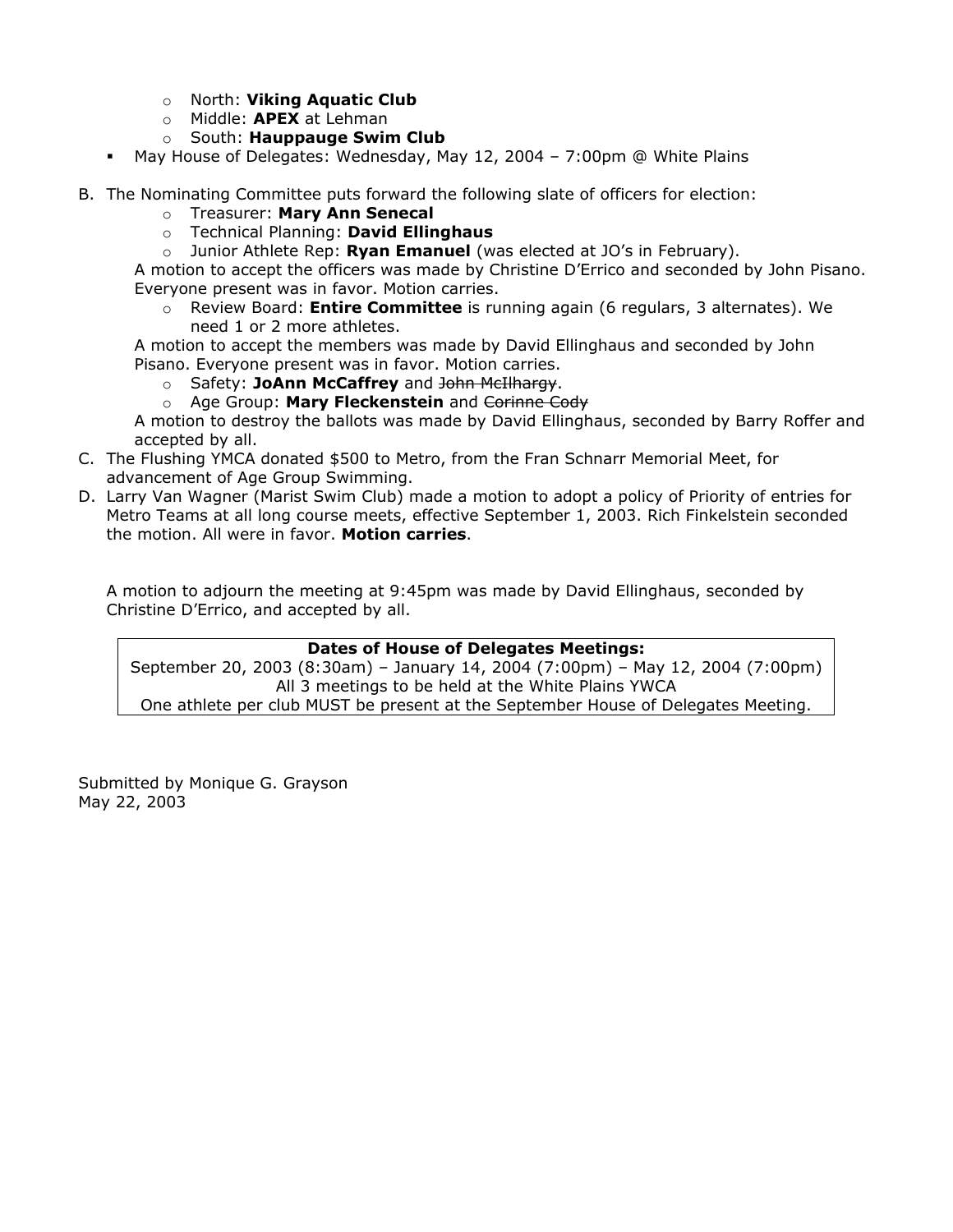## **2003-04 CALENDAR**

#### **SEPTEMBER:**

- 20: **Mandatory House of Delegates Meeting**: 8:30am at White Plains Y
- 28: Aqua Gems
- 28: Condors (age group)

#### **OCTOBER:**

| $11 - 12:$ |           | BGNW Marlins - Season Starter (4 sessions)           |
|------------|-----------|------------------------------------------------------|
| 12:        |           | Flushing YMCA - Distance Meet                        |
|            | 18 or 19: | ASCSL Relay Carnival (closed meet)                   |
| $18-19:$   |           | Flushing YMCA - Junior Swim Championships            |
| $18-19:$   |           | Asphalt Green (age group)                            |
| $24 - 26:$ |           | YWCA Middies - Halloween Invitational                |
| 25:        |           | Marist Swim Club - Distance Invitational (1 session) |
| $25 - 26:$ |           | Three Village Swim Club                              |
| $25 - 26:$ |           | Long Island - Fall Invitational                      |
| $25 - 26:$ |           | Condors (age group)                                  |
| 26:        |           | Newburgh Sharks: Annual Red, White & Blue            |
|            | 31-Nov.2: | West Point Swim Club - Trials/Finals                 |

31-Nov.2: Marist Swim Club – Fall Invitational (6 sessions)

#### **NOVEMBER:**

| $1 - 2:$ | Connetquot Swim Club: 12 & under Fall Classic |
|----------|-----------------------------------------------|
|          | Casham Cuim Club Age Croup Most 2 secolars    |

- 8: Sachem Swim Club– Age Group Meet 2 sessions
- 8: YWCA Middies 12 & under mini meet
- 7-9 or 14-16: Flushing YMCA Big Apple Classic (depending on pool availability)
- 14-16: Viking Aquatic Club
- 15-16: Asphalt Green: Prelims: LC meters Finals: SC yards
- 16: BGNW Marlins: Distance meet
- 23: BGNW Marlins: Age Group meet
- 28-30: Asphalt Green All age groups timed finals
- 28-30: YWCA Middies Thanksgiving Invitational
- 29-30: Long Island Thanksgiving Invitational

#### **DECEMBER:**

- 4-6: US Open (Long Course) at Federal Way, WA<br>5-7: Connetquot: Holiday meet
- 5**-**7: Connetquot: Holiday meet
- 5-7: Aqua Gems
- 6: Condors: Mini meet Age group
- 6: Viking Aquatic Club: Short & Sweet
- 6-7: BGNW Marlins Holiday Meet (4 sessions)
- 12-14: West Point Swim Club Trials/Finals
- 12-14: Marist Swim Club Christmas Invitational

#### **JANUARY 2004:**

- 4 or 11: Long Beach Annual Snow ball Mini Meet 8-Unders
- 10: Sachem Swim Club (2 sessions)
- 10: YWCA Middies: 12 & under mini-meet
- 14: **House Of Delegates/Bid Meeting**: 7:00pm at White Plains YWCA
- 16-18: Nu-Finmen 23rd Annual Dr. Martin Luther King Jr. Classic
- 17-19: Asphalt Green all age groups timed finals
- 23-25: Aqua Gems